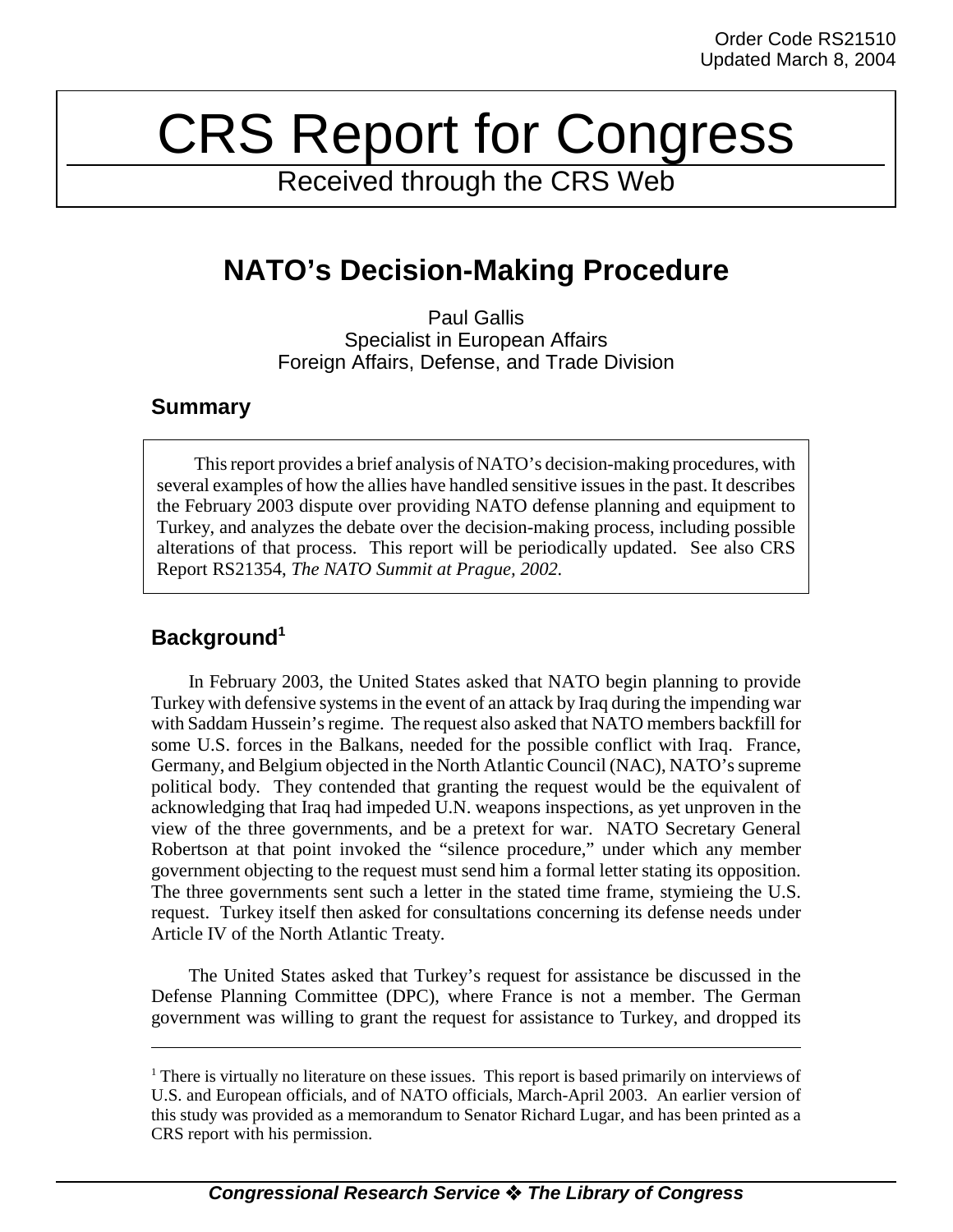opposition. The Belgian government, now isolated, dropped its objection. The DPC then granted the request for defense planning, which resulted in the deployment of AWACS, Patriot missiles, and other defensive systems to protect Turkey.

#### **Consensus in the NATO Decision-Making Process**

Consensus in the NAC is generally sought when allied governments must formulate policy on an important strategic issue. Examples include approval of NATO's Strategic Concept (NATO's document that serves as a strategic guideline), relations with Partnership for Peace countries, the NATO budget, deployment of forces for peace operations, and invocation of Article V. Consensus is clearly differentiated from "unanimity," which NATO does not seek. Unanimity would require an actively stated vote in favor of a measure.

**Structure and Process.** NATO has a civil and a military structure. The supreme political decision-making body, the North Atlantic Council (NAC), sits in Brussels, and is chaired by the Secretary General. Each of the 19 member states has a representative on the NAC.

Key proposals for military decisions are made by the Military Committee (MC). A senior European military officer chairs the Military Committee. The MC has 18 members because France withdrew from the alliance's integrated military structure in 1966. France sends an observer, without a vote, to the MC. France has full representation on the NAC, however, as Paris did not withdraw from NATO's political decision-making structure. The NAC has the authority to approve all key MC documents.

Normally, any government may have two opportunities to influence a major NATO decision. For example, the MC established a working group at the level of colonel to work out the deployment and responsibilities of NATO member state forces to be sent to Bosnia for peace operations in the 1990s. The 18 representatives on the working group met for eight months, and eventually drafted a document that was approved by the MC. The MC then sent the document to the NAC's international staff. Ultimately, all 19 representatives on the NAC refined the document's language, and approved it.

Reaching consensus is therefore a process in which member governments have ample opportunity to provide language to NATO documents and decisions that reflect national governments' individual views.

**The North Atlantic Council (NAC).** The NAC achieves consensus through a process in which no government states its objection. A formal vote in which governments state their position is not taken. During the Kosovo conflict, for example, it was clear to all governments that Greece was uncomfortable with a decision to go to war. NATO does not require a government to vote in favor of a conflict, but rather to object explicitly if it opposes such a decision. Athens chose not to object, knowing its allies wished to take military action against Serbia. In contrast to NATO, the EU seeks unanimity on key issues. Unanimity characterizes EU decision-making when, for example, new members are invited to join, or revisions to the Union's governing treaties must be adopted.

At NATO, the "silence procedure" may be used for any decision requiring a consensus. At times, the procedure allows governments in opposition to a measure to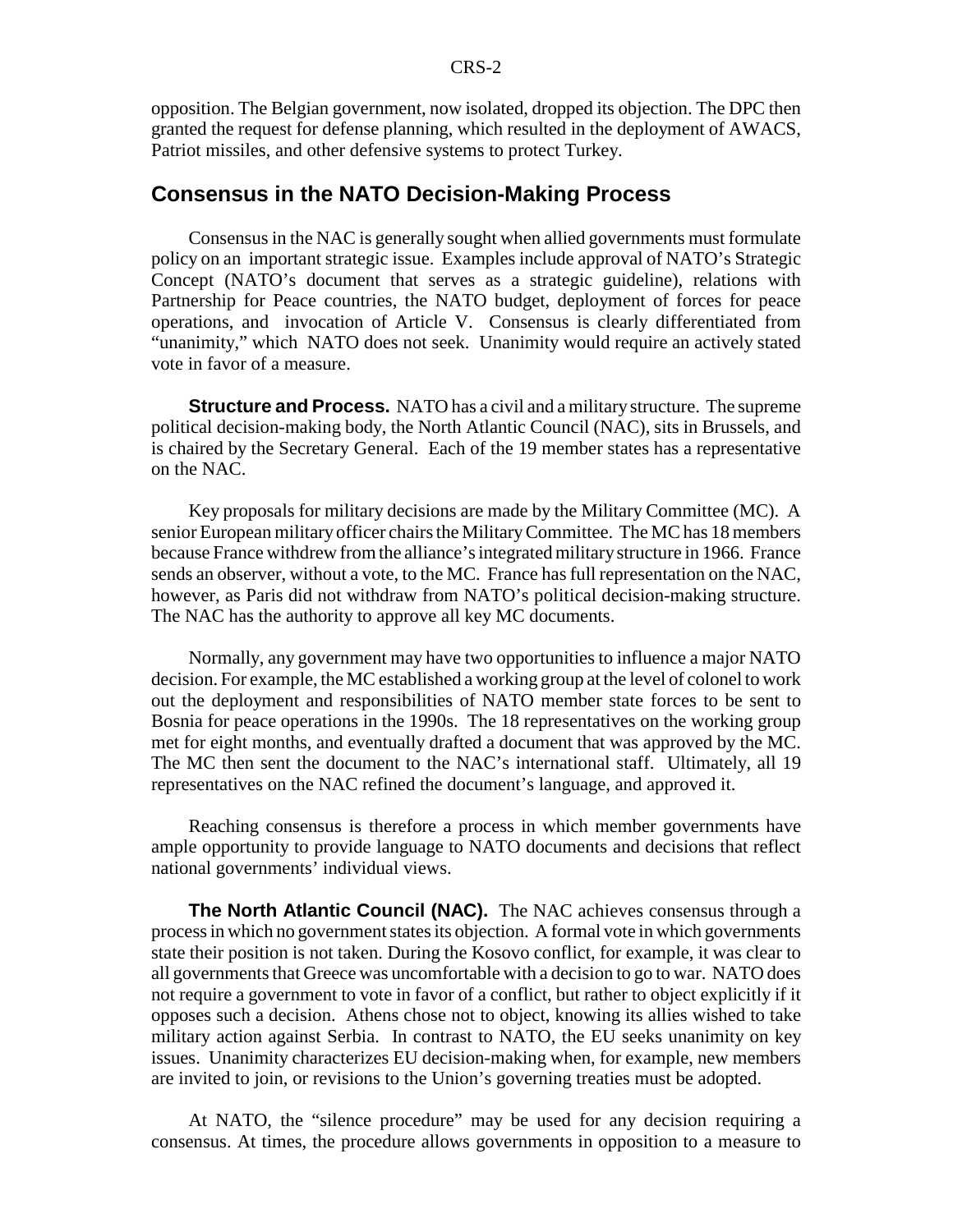avoid confronting other allies around the table during a session of the NAC. The procedure can also provide cover for a government from unwanted press reporting that might characterize its policy as out of step with other allies. By not sending a letter to the Secretary General within a specified time period, a government can avoid the step of stating its explicit objection to a policy if it believes other allies are set on a course of action. This procedure failed in the effort to begin defense planning for Turkey when three governments were in opposition. The procedure can be more successful if only one government is put in the position of having to take the formal step of sending a letter of opposition to the Secretary General, and may refrain from doing so to avoid being isolated.

NATO uses the same principle of consensus in the DPC, where 18 members make proposals on such matters as force structure. Normally, the DPC's proposals are sent to the Military Committee or to the NAC for approval. When France withdrew from the Military Committee in 1966, it also surrendered its seat on the DPC. NATO in the past has made important preliminary decisions on military operations in the DPC. However, in 1992, when NATO decided to enforce the arms embargo in the Adriatic Sea against the countries of the disintegrating Yugoslavia, France wished to participate in the decision and to send forces as part of the operation. For this reason, NATO transferred the decision to the NAC, where France could play a role. This practice set a precedent for subsequent NATO military operations. The NAC made the decisions to establish SFOR, approve the plan for *Operation Allied Force* in Kosovo, and establish KFOR in the conflict's aftermath, each time because France wished to participate in these operations. When France (and Belgium and Germany) objected in February 2003 to military assistance to Turkey, however, the United States was instrumental in the maneuver to move out of the NAC and back to the DPC to approve Ankara's request for assistance under Article IV. The maneuver raised the question of whether the United States, and other allies, were attempting to avoid or weaken the principle of consensus.

#### **Assessment of the Use of Consensus**

Within the U.S. government and in allied governments, there is varied support for preserving decision-making by consensus. Most senior U.S. officials associated with NATO affairs contend that they support the principle of consensus, although some acknowledge that forging consensus in an era when NATO may go out-of-area is likely to be difficult.

Support for preserving the principle of consensus centers upon a desire to maintain political solidarity for controversial measures. In this view, the consent of 19 sovereign governments, each taking an independent decision to work with other governments, is a formidable expression of solidarity. At the same time, there can be political costs due to the sparring and the time involved in reaching consensus. NATO's decision to go to war against Serbia in 1999 was an example of such an instance. Military action against Serbia had been postponed for a number of days, while civilians were losing their lives in Kosovo. The allies first made an effort to achieve legitimization for the operation in the U.N., but did not submit the requisite resolution when Russia signalled that it would cast a veto. The allies decided to debate in the NAC the issue of going to war without such a resolution, in the end deciding that 19 governments consenting to the use of military force supplied a measure of political legitimacy. Officials involved in that NAC debate say that the need for obtaining consensus outweighed the need for acting quickly.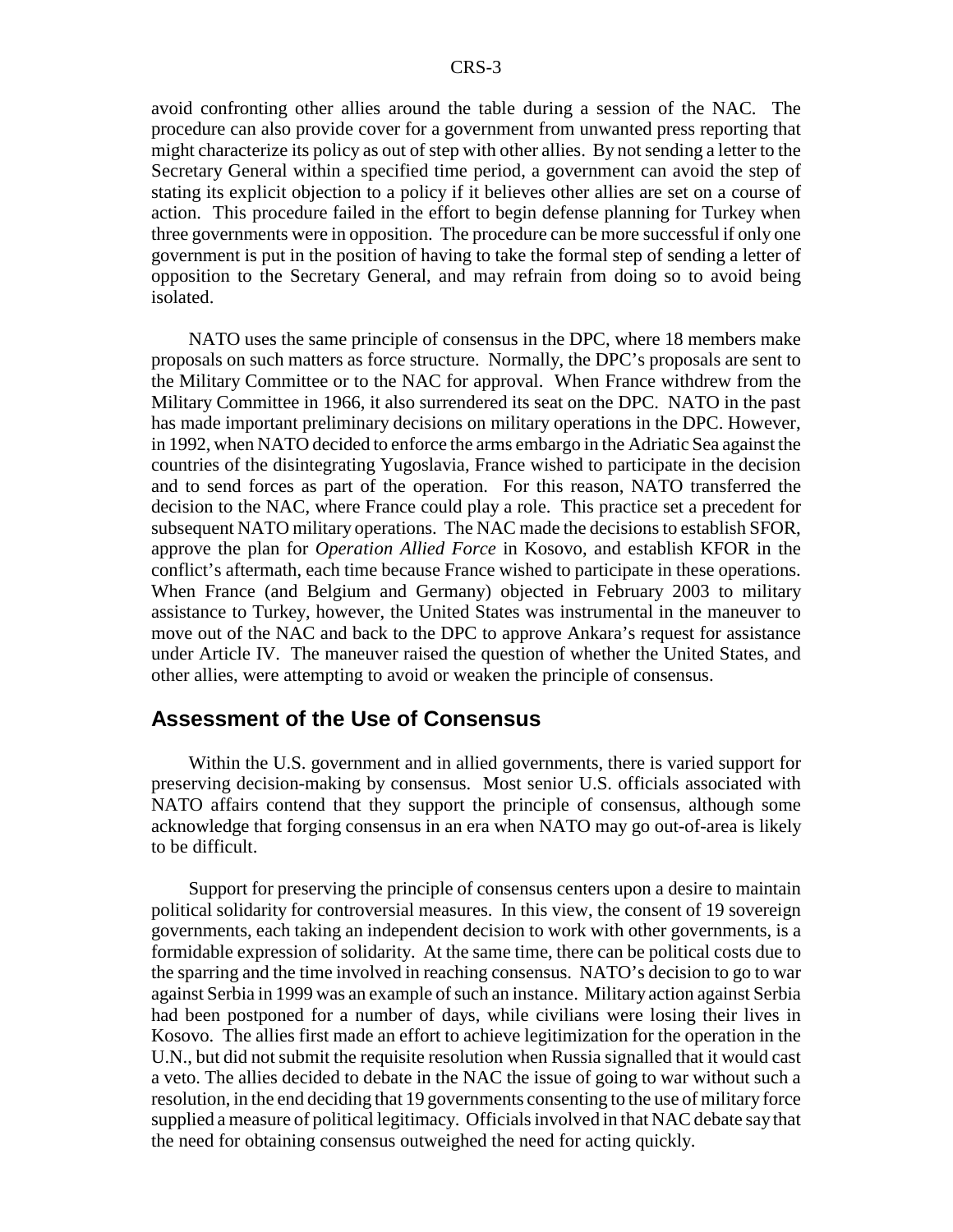The Kosovo conflict illustrated some of the difficulties involved in maintaining consensus. Some critics of management of the conflict, including some Members of Congress, criticized the target-selection process. Press reports indicated that all governments in the NAC had to approve NATO's individual targets for Serbia. France, in particular, was singled out in press reports for criticism for objecting to specific targets. In fact, NATO was following a very different procedure for target selection. Member governments, including the United States, wished to be careful to avoid civilian casualties, particularly in the absence of a U.N. resolution that might be cited to legitimize the ends used to compel the Milosevic government to cease ethnic cleansing. They made a decision before the conflict began, after an initial operational plan produced by the MC, to attack targets in three phases. Each phase marked an escalation over the previous one; stepping up to the next phase – and not individual targets – required consent from the NAC. Phase I targets were indisputably military targets, such as air defense systems, airfields, and troop concentrations, and there was strong agreement that these must be struck. Phase II targets were infrastructure, such as bridges and petroleum depots, that might serve both civilian and military usage, and were therefore more controversial. Phase III targets were "the more significant targets associated with Serb repression," such as police headquarters involved in ethnic cleansing, often located in urban centers such as Belgrade. According to then SACEUR General Wesley Clark, and to sources interviewed, it was the Pentagon and the White House, as well as the British government, that above all raised barriers and sought delays before attacking Phase II and III targets, with France and other governments raising occasional objections.<sup>2</sup>

The Kosovo conflict underscores the political pressure placed on the NAC in maintaining consensus when military action comes into play, and the fact that the French government has often been singled out when disagreements arise. Different governments place varying degrees of emphasis on civilian control of the military, and on the reactions of their own populations when there are civilian casualties. The United States government tends to have more confidence in its armed forces in target selection and in making decisions on the battlefield than do most allied governments. Some allies, given the recent history of their militaries stepping into political affairs or using excessive force against civilians, place greater restraints on their armed forces. In France, the effort by army officers to overthrow President de Gaulle's government in 1960-62, and in Germany, excesses of the *Wehrmacht* and the *Gestapo* in the Second World War, are within the memory of many leaders and populations, and affect how these governments seek to manage military conflict. The diversity of viewpoints in the NAC means that constant negotiation is necessary in providing authority to the SACEUR to plan and execute a military operation. Wrangling over precise phrasing of a document can be a means to provide clarity for decision-makers; in contrast, it can also be meant to provide vagueness that gives political cover to a member government that may give its own interpretation to its populace about the purpose of a NATO decision.

Altering or abandoning the principle of consensus at a moment when NATO may accept new members poses other problems. For candidate state governments, the prospect of such a change raises the question of whether the United States and other current members lack confidence in the candidates to participate in the full range of allied

<sup>2</sup> Wesley K. Clark, *Waging Modern War* (New York, 2001), pp. 164, 176-178, 215-219, 224-225, 249-256.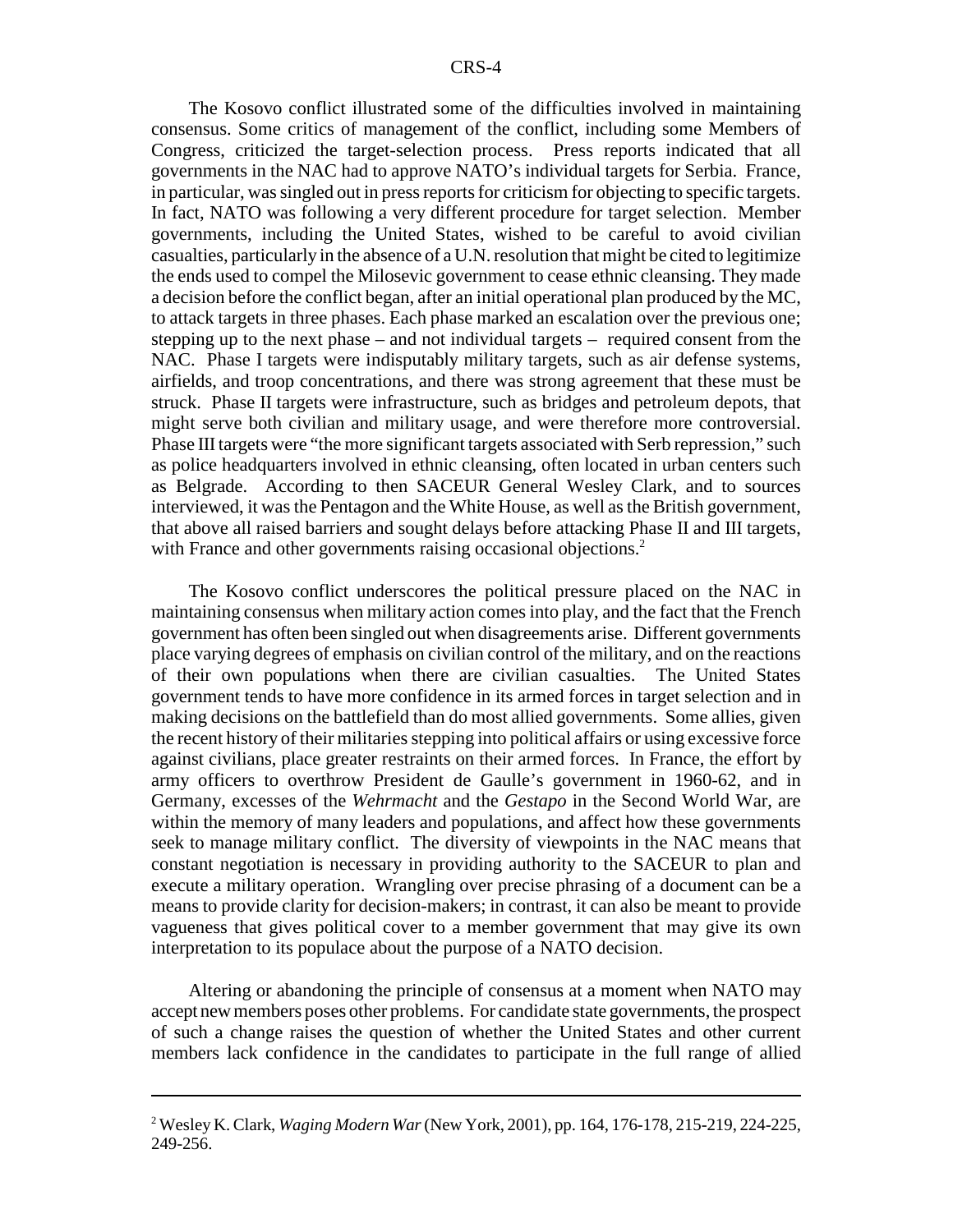decision-making. Representatives of some of these governments also express displeasure with the tendency of some Administration officials to divide the continent into an "old" and "new" Europe, even if the characterization is meant to favor them. Such a division suggests a possible marginalization of France and Germany, and of an alliance where member states are set against each other, implicit for some in any abandonment of the consensus principle. Some officials view any prospective effort by the United States to move away from the consensus principle as a version of U.S. "unilateralism," in which Washington might pressure weaker or small-state governments to follow its lead, an issue raised when the Bush Administration sought support of several allied governments in the coalition against Iraq.

### **Suggestions for Alteration of NATO Decision-Making**

The political complexities inherent in NAC and MC debates mean that there is no simple fix to improve NATO decision-making. At the same time, some U.S. officials believe that the growing necessity for out-of-area missions indicates a clear need to develop a new process to permit participation under NATO auspices by willing allies in such operations.<sup>3</sup>

Some U.S. officials, without enthusiasm, suggest an EU model, where member states' votes are weighted, based on their populations. This form of "qualified majority voting" (QMV) gives greater influence to the largest countries, but small states may still band together to block an initiative. Critics of adopting such an approach for NATO point out that the alliance is a mutual defense organization, where supreme national interests such as the survival of a country and the lives of a government's soldiers are at issue. In such circumstances, they believe that the EU's mechanistic approach to decision-making over less momentous issues is inappropriate for NATO. The EU is different in nature from NATO. The EU must grapple with issues involving the sharing of national sovereignty on a wide range of issues. As a result, extensive deal-making has been part of the EU (earlier, the European Community) since its origins, but has not been prevalent in NATO. Nonetheless, QMV in NATO could lead, as it often does in the EU, to factionbuilding or extended horse-trading.

However, one system used in elements of EU decision-making is drawing interest from those in NATO who support coalitions of the willing and capable. For issues that involve only selected governments, the EU has devised "committees of contributors." In this concept, governments that wish to participate in a project receive general approval from a principal EU governing body to proceed among themselves, while the other governments take a general interest and a responsibility that might involve oversight. An element of the concept involves "constructive abstention," in which governments with interests not directly affected stand aside and permit action by those with interests that are directly in play.

A "committee of contributors" in NATO might follow a similar outline, and might appeal especially to governments that are both NATO and EU members. Countries on

<sup>&</sup>lt;sup>3</sup> For a discussion of a range of options in NATO decision-making, see Leo Michel, "NATO Decision-Making: au revoir to the consensus rule," *Strategic Forum*, INSS, National Defense University, August 2003.